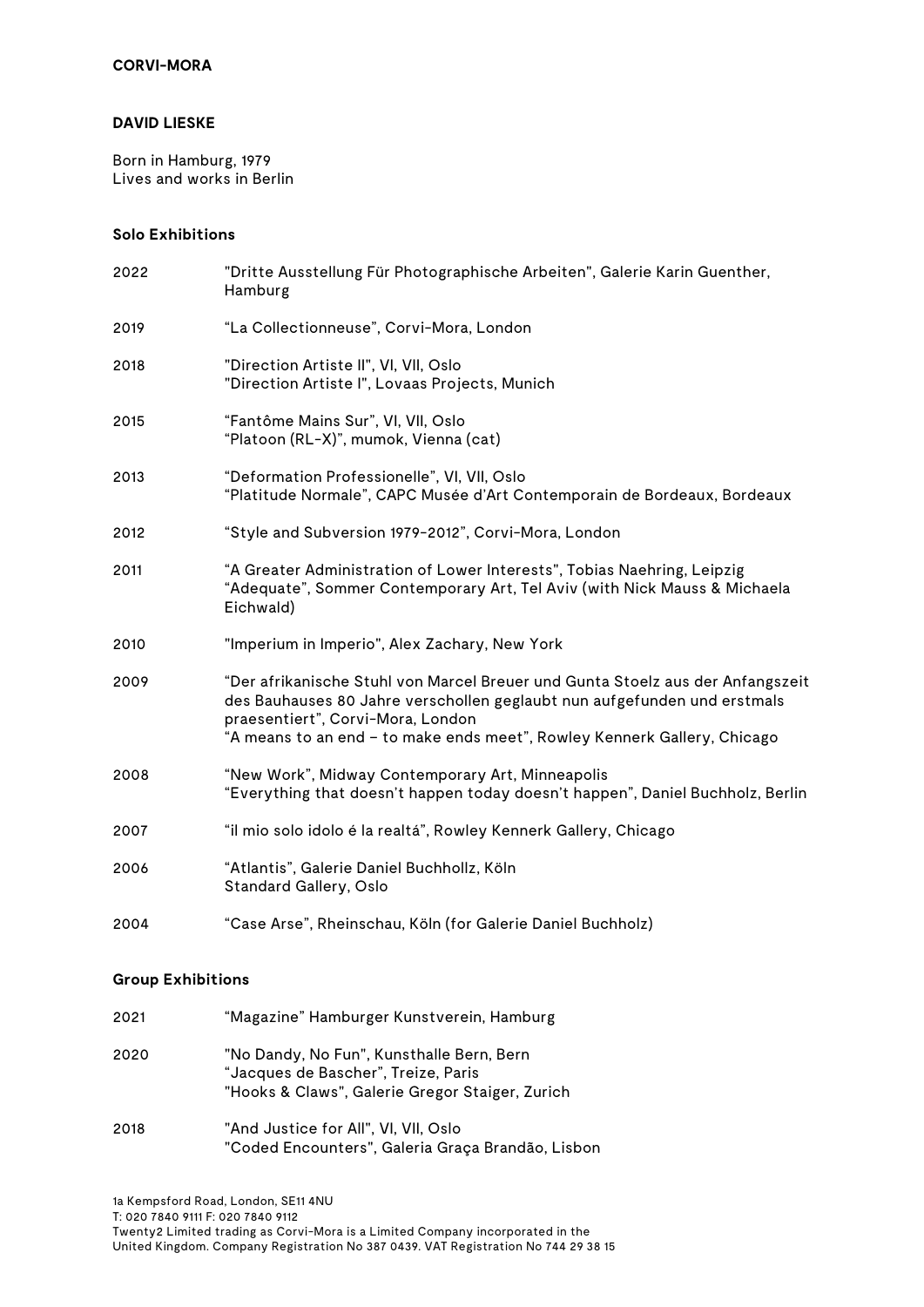| 2017 | "Publishing as an Artistic Toolbox: 1989-2017", Kunsthalle Wien, Vienna                                                                                                                                                                                                                                                                                                                                                                                         |
|------|-----------------------------------------------------------------------------------------------------------------------------------------------------------------------------------------------------------------------------------------------------------------------------------------------------------------------------------------------------------------------------------------------------------------------------------------------------------------|
| 2016 | "Group Show", Corvi-Mora, London                                                                                                                                                                                                                                                                                                                                                                                                                                |
| 2012 | "Crystal Flowers", Mathew, Berlin                                                                                                                                                                                                                                                                                                                                                                                                                               |
| 2011 | "No Colour In Your Cheeks Unless The Wind Lashes Your Face", An Online<br>Exhibition curated by Timothée Chaillou<br>"V€RSUS; David Lieske vs Carsten Jost", Deo Records, Frankfurt<br>"Another Kind of Vapor", White Flag Projects, Saint Louis                                                                                                                                                                                                                |
| 2010 | "This and That II", Corvi-Mora, London<br>"Blood of a Poet", Thierry Goldberg Projects, New York<br>"More Carpets", Bortolozzi, Berlin<br>"This and That", Corvi-Mora, London                                                                                                                                                                                                                                                                                   |
| 2009 | "The Secret Life of Objects", Midway Contemporary Art, Minneapolis<br>"Quodlibet II", Daniel Buchholz, Köln<br>"Point Vierge, A Summer Exhibition", Rowley Kennerk Gallery, Chicago<br>2 <sup>nd</sup> Herzliya Biennial, Tel Aviv                                                                                                                                                                                                                              |
| 2008 | "Whole Lotta Love", Contemporary Fine Arts, Berlin<br>"This is Not a Void", Galeria Luisa Strina, Sao Paulo<br>"Less", Haubrokshows, Berlin<br>"Quién esta?", Rowley Kennerk Gallery, Chicago<br>"Art Berlin Contemporary", Berlin<br>"It's About Sculpture", Naubrokshows, Berlin                                                                                                                                                                              |
| 2007 | "Verwendungsnachweis" Stipendiaten der Jüngen Ponto-Stiftung 2003-2006,<br>MMK Museum für Moderne Kunst, Frankfurt/Main                                                                                                                                                                                                                                                                                                                                         |
| 2006 | "The Subtlety of and the Fortitude of", Rowley Kennerk Gallery, Chicago<br>"Dice Thrown (Will Never Annul Chance)", Bellwether, New York<br>"Spiralen der Erinnerung", Kunstverein in Hamburg, Hamburg<br>"Nichts weiter als ein Rendezvous", Künstlerhaus Bremen<br>"Galerie Daniel Buchholz, Köln at Metropictures", Metropictures, New York<br>"Don Quijote", Witte de With, Rotterdam<br>"Mafia/One Unopened Package of Cigarettes", Standard Gallery, Oslo |
| 2005 | "Lichtkunst aus Kunstlicht", Zentrum für Kunst und Medientechnologie,<br>Karlsruhe<br>"No Competitive Offers", Artis, Den Bosch<br>"Suspended Narratives", Lora Reynolds Gallery, Austin, TX<br>"Grey Flags", Fredrich Petzel Gallery, New York<br>"It Takes Some Time to Open an Oyster", Centre Cultural Andratx, Mallorca<br>"The Berlin School of the Art School", Mark Foxx Gallery, Los Angeles                                                           |
| 2004 | Galerie Meerettich, Berlin<br>"Teil 2, Quodlibet", Galerie Daniel Buchholz, Köln<br>"Formalismus. Moderne Kunst, heute", Kunstverein in Hamburg<br>"blau in der kugel", Der Blauen Kugel, Hamburg                                                                                                                                                                                                                                                               |
| 2003 | Kunstverein in Hamburg, Hamburg                                                                                                                                                                                                                                                                                                                                                                                                                                 |

## **Curatorial Projects**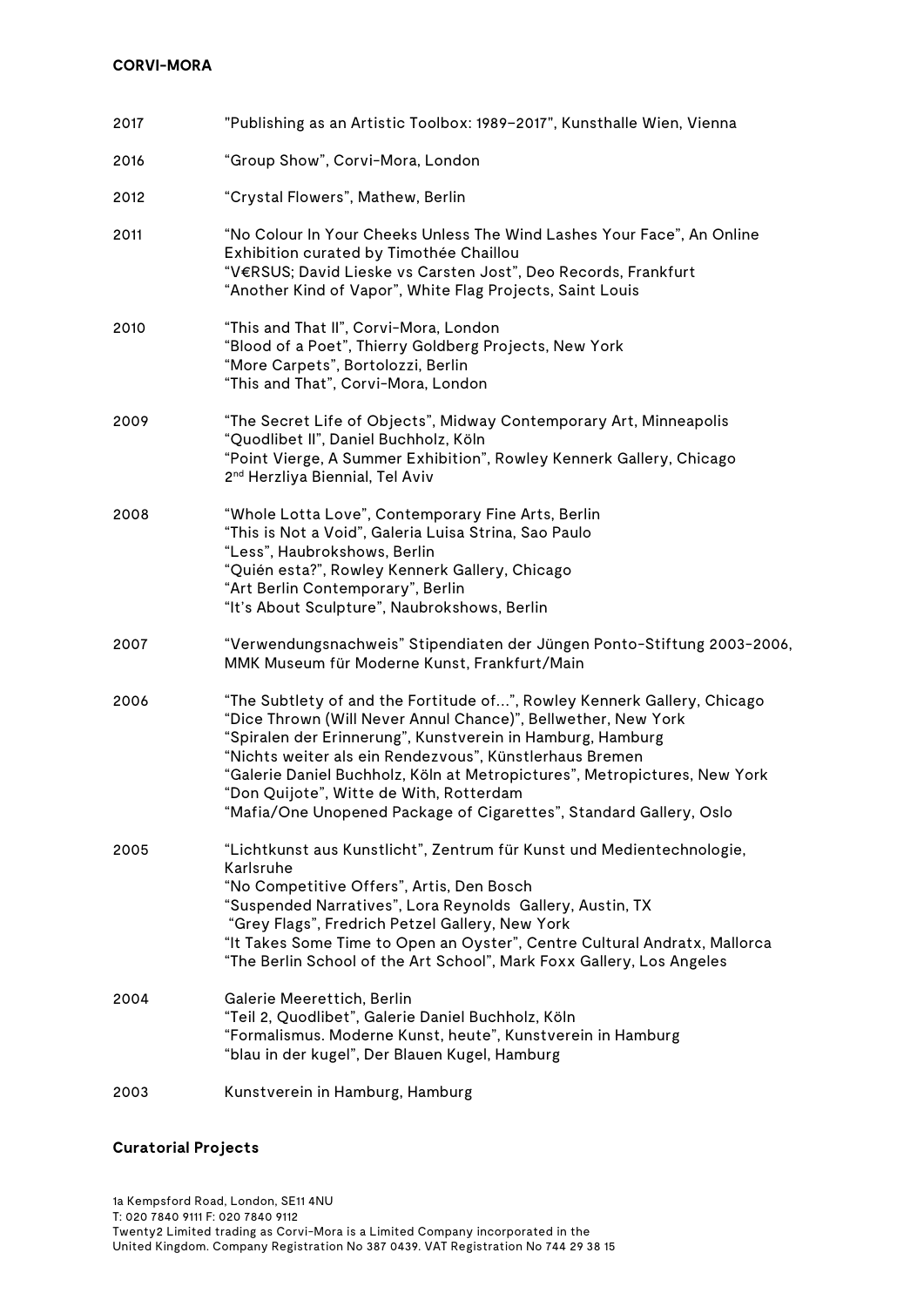| 2011-2016      | Mathew Gallery, Berlin - New York                |
|----------------|--------------------------------------------------|
| 2012           | "During the Second World War…", Peep-Hole, Milan |
| 2011           | "Films & Filming", Bischoff Projects, Frankfurt  |
| 2010           | "Ne Vivre Jamais", Elgarafi, Berlin              |
| 2005<br>Awards | "No Competitive Offers", Artis, Den Bosch        |
| 2005           | Jürgen Ponto-Stiftung Award, Frankfurt           |

#### **Publications**

| 2018 | David Lieske, Robert Kulisek, 299 792 458 m/s, "The Overworked Body Issue<br>#2", Westreich Wagner, New York                                                                                      |
|------|---------------------------------------------------------------------------------------------------------------------------------------------------------------------------------------------------|
| 2016 | David Lieske, Robert Kulisek, 299 792 458 m/s, "The American Issue #1",<br>Westreich Wagner, New York                                                                                             |
| 2015 | David Lieske, "Platoon (RL-X)", Mumok, Vienna                                                                                                                                                     |
| 2011 | David Lieske, "Case Arse II -Appendix- (Sao Paulo)", White Flag Projects, Saint<br>Louis                                                                                                          |
| 2010 | "The Art of Tomorrow", Distanz, Berlin, pp.206-209                                                                                                                                                |
| 2009 | Massimiliano Gioni (ed.), "Younger Than Jesus- Artist Directory", New<br>Museum/Phaidon Press, London                                                                                             |
| 2008 | "This Is Not A Void", Galeria Luisa Strina, Sao Paulo                                                                                                                                             |
| 2007 | "The Violence of Participation", Sternberg Press, Berlin, pp.118-11<br>"No Competitive Offers", Ik ben Artis, Artis Den Bosch<br>"David Lieske Interview", Rowley Kennerk Gallery, Chicago, March |
| 2006 | "David Lieske", ZK III. Zentrum für Kunst und Medientechnologie Karlsruhe,<br>Signetwerke der Sammlungen, p.198                                                                                   |
| 2004 | Morgan Fisher, "'David Lieske', Formalismus. Moderne Kunst, Heute",<br>Kunsteverein in Hamburg, Hamburg, pp.94-103                                                                                |

#### **Bibliography**

- 2021 Yilmaz Dziewior, "Yilmaz Dziewior und David Lieske über "Eurotrash", "Wenn sich plötzlich ein Raum öffnet", Monopol, May 6 David Lieske and Bakri Bakhit in conversation, "Buy to Let", Viscose, Issue 1 Graeme Campbell: "The Campaign To Make Tennis Sexy Again Starts Right Now", Highsnobiety, 15 November 2019 Daniel Culpan, "Guarding the Avant-Garde: David Lieske on the Hypocrisy of Collecting", Frieze, July 29
	- Elise by Olsen, "My Favourite Fashion Publications", AnOthermag.com, July 25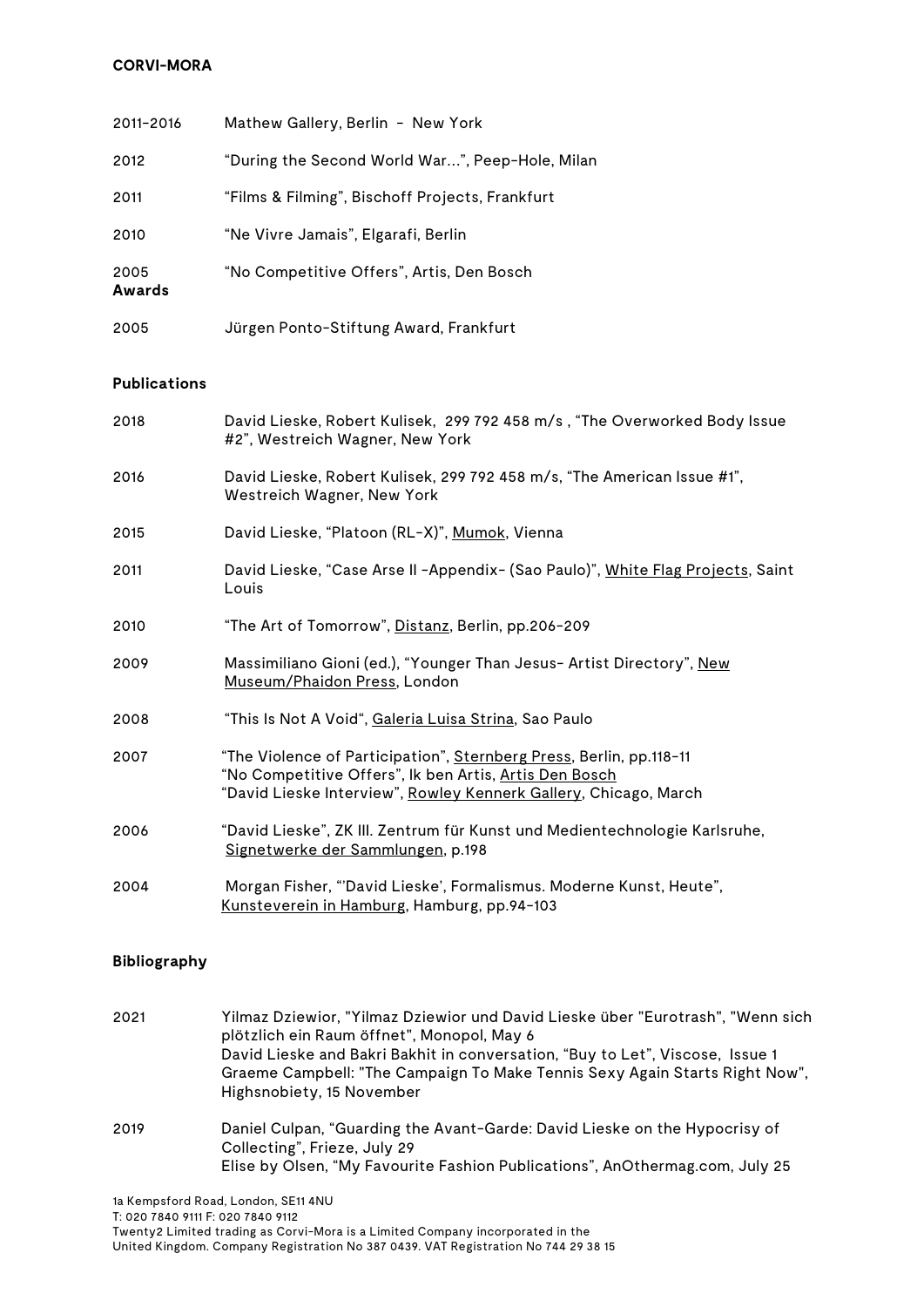|      | David Lieske, "Portrait Bless, Merchandise: Buy, Buy!", Spike, Spring                                                                                                                                                                                                                                                                                                                                                                                                                                                                                                                        |
|------|----------------------------------------------------------------------------------------------------------------------------------------------------------------------------------------------------------------------------------------------------------------------------------------------------------------------------------------------------------------------------------------------------------------------------------------------------------------------------------------------------------------------------------------------------------------------------------------------|
| 2018 | Timo Feldhaus, "Fashion at the Speed of Light with Rob Kulisek and David<br>Lieske", Ssense, September                                                                                                                                                                                                                                                                                                                                                                                                                                                                                       |
| 2015 | "Exposure and Chromaticity", Camera Austria International 131, October, pp.50-<br>51<br>Sabrina Moller, "David Lieske. Platoon (RL-X) I Interview mit Barbara Rudiger",<br>ArtandSignature.com, February 16                                                                                                                                                                                                                                                                                                                                                                                  |
| 2013 | Arve Rod, "The artist as passepartout", Kunstkritikk, November 8<br>Jean Kay, "Frieze London 2013 reviewed", atractivoquenobello, October 25<br>"David Lieske Platitude Normale at CAPC Bordeaux", Mousse, July 30<br>Christophe Loubes, "Identités brouillées", SudOuest, May 17<br>"David Lieske: Platitude normale", art limited, June 2                                                                                                                                                                                                                                                  |
| 2011 | "Open Files", Elephant, Issue 9, Winter, p.25<br>David Lieske, "New York Report", May, Issue 4, pp.154-165                                                                                                                                                                                                                                                                                                                                                                                                                                                                                   |
| 2010 | Michael Sanchez, "David Lieske", ArtForum, November, pp.266-267<br>Dan Fox, "David Lieske", Frieze, November/December, pp.141-142<br>Alexis Vaillant, "Emerging Artists", Frieze, January/February, pp.90-91<br>David Reisman, "Life At Work; David Lieske at Alex Zachary, New York", Texte<br>Zur Kunst, December<br>Aimee Walleston, "David Lieske, Alex Zachary, New York", The Last Magazine                                                                                                                                                                                            |
| 2009 | Joern Ebner, "Ueber David Lieske bei Corvi-Mora, London", Texte Zur Kunst.<br>November 23                                                                                                                                                                                                                                                                                                                                                                                                                                                                                                    |
| 2007 | Isabelle Graw, "David Lieske, The Unseeen", Nichts Weiter als ein Rendezvous,<br>Künstlerhaus Bremen, pp.30-34<br>Walter Wacht, "Texte zur Kunst-Neues Heft, David Lieske-Edition, Äesthetik der<br>Administration", Spex<br>Michelle Grabner, "David Lieske", Artforum, Summer, pp.503-504<br>"No Competitive Offers", Ik ben Artis, Artis Den Bosch                                                                                                                                                                                                                                        |
| 2006 | "David Lieske", ZK III. Zentrum für Kunst und Medientechnologie Karlsruhe,<br>Signetwerke der Sammlungen, p.198<br>"Was Fehlt ihnen Herr Lowtzow?", DieZeit, September 28<br>Florian Pumhösl, "Kontrollierte Zerstörung", Texte zur Kunst, No.62, June<br>Anne Doran, "Dice Thrown", Time Out New York, November 2-8<br>"Dice Thrown (Will Never Annul Chance)", The New Yorker, November 6<br>Frank Frangenberg, "Das Schöne Liegt Lange Hinter Uns", Kölner Stadt-Anzeiger,<br>No: 52, March 2<br>Catrin Lorch, "David Lieske bei Daniel Buchholz", Kunst-Bulletin, No.3, p.56             |
| 2005 | Kathrin Luz, "Am Schwarzweissen Faden. Ein Portrait des Kölner Sammlers<br>Thorsten Koch", Spike Art Quarterly, No.4, Summer, pp.86-89<br>Lisa Zeitz, "Werdet Niemals Erwachsen. Gebrauchsanleitung für Einen<br>Spaziergang Durch Chelseas Galerin", Frankfurter Allgemeine Zeitung, No.175,<br>July 30, p.56<br>Holland Cotter, "Fanciful to Figurative to Wryly Inscrutable", The New York<br>Times, July 8, pp.E29,E31<br>Matt Wolf, "Summer Group Shows Roundup, New York", Flash Art Online, August<br>Ursula Panhans-Bühler, "Don't Move?", Texte zur Kunst, No.57, March, pp.186-188 |